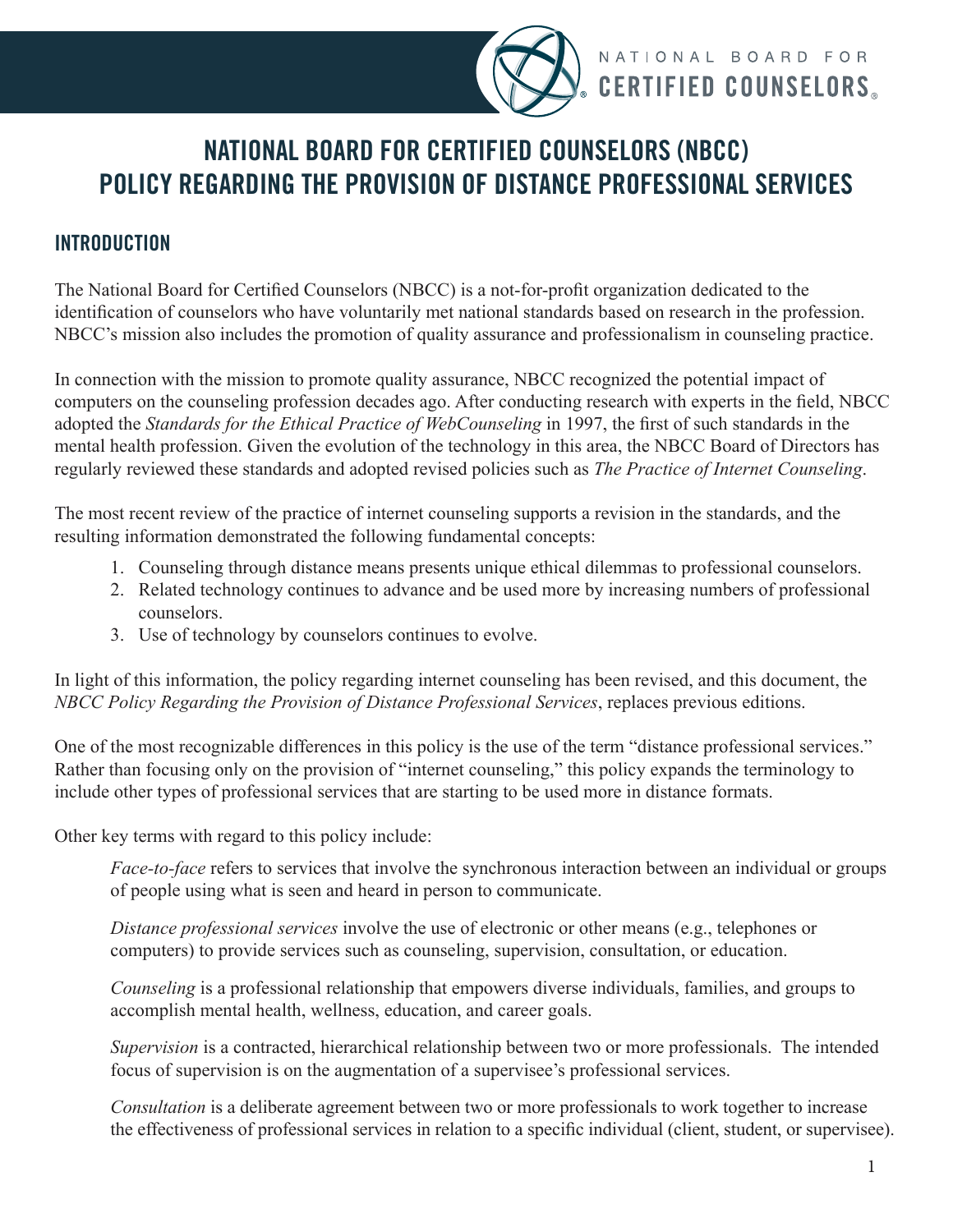Common methods for the provision of distance professional services include the following:

- *Telephone-based* refers to the synchronous distance interaction in which information is received only through audio means.
- *Email-based* refers to the asynchronous distance interaction in which information is received through written text messages or email.
- *Chat-based* refers to the synchronous distance interaction in which information is received through written messages.
- *Video-based* refers to the synchronous distance interaction in which information is received via video and audio mechanisms.
- *Social network*-based refers to the synchronous or asynchronous distance interaction in which information is exchanged through social networking mechanisms.

All of the above-mentioned examples of distance professional services may be conducted with individuals, couples, families, or group members.

*The NBCC Policy Regarding the Provision of Distance Professional Services* identifies specific actions National Certified Counselors (NCCs) must take when providing distance services. NBCC recognizes that some counselors provide a combination of face-to-face and distance services even in the context of one particular client or supervisee; therefore, the standards described in this policy supplement the directives identified in the National Board for Certified Counselors (NBCC) *Code of Ethics*.

## **STANDARDS FOR DISTANCE PROFESSIONAL SERVICES**

- 1. NCCs shall adhere to all NBCC policies and procedures, including the *Code of Ethics*.
- 2. NCCs shall provide only those services for which they are qualified by education and experience. NCCs shall also consider their qualifications to offer such service via distance means.
- 3. NCCs shall carefully adhere to legal regulations before providing distance services. This review shall include legal regulations from the state in which the counselor is located as well as those from the recipient's location. Given that NCCs may be offering distance services to individuals in different states at any one time, the NCC shall document relevant state regulations in the respective record(s).
- 4. NCCs shall ensure that any electronic means used in distance service provision are in compliance with current regulatory standards.
- 5. NCCs shall use encryption security for all digital technology communications of a therapeutic type. Information regarding security should be communicated to individuals who receive distance services. Despite the use of reasonable security safeguards, distance service recipients shall be informed of the potential risks of distance communications. Not the least of these considerations is the warning about entering private information when using a public access or computer that is on a shared network. NCCs shall caution recipients of distance services against using "auto-remember" user names and passwords. NCCs shall also inform recipients of distance services to consider employers' policies relating to the use of work computers for personal communications.
- 6. To prevent the loss of digital communications or records, NCCs who provide distance services shall maintain secure backup systems. If the backup system is also a digital mechanism, this too shall offer encryption-level security. This information shall be provided to the recipient of professional services. 2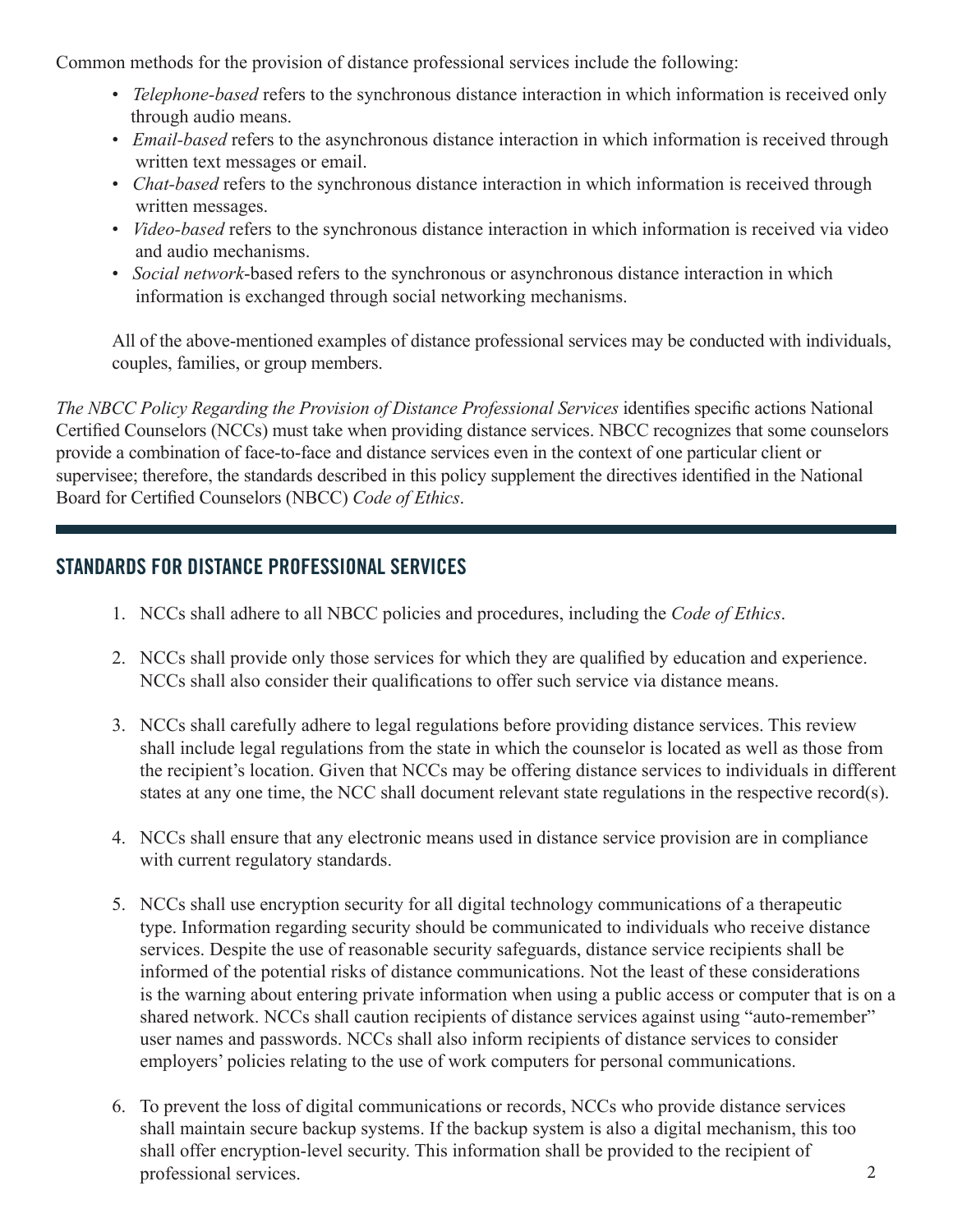- 7. NCCs shall screen potential distance service recipients for appropriateness to receive services via distance methods. These considerations shall be documented in the records.
- 8. During the screening or intake process, NCCs shall provide potential recipients with a detailed written description of the distance counseling process and service provision. This information shall be specific to the identified service delivery type and include considerations for that particular individual. These considerations shall include the appropriateness of distance counseling in relation to the specific goal, the format of service delivery, the associated needs (i.e., computer with certain capabilities, etc.), the limitations of confidentiality, privacy concerns, the possibility of technological failure, anticipated response time to electronic communication, alternate service deliveries, and any additional considerations necessary to assist the potential recipient in reaching a determination about the appropriateness of this service delivery format for their need(s). NCCs shall discuss this information at key times throughout the service delivery process to ensure that this method satisfies the anticipated goals, and if not, the NCC will document the discussion of alternative options and referrals in the client's record.
- 9. Because of the ease in which digital communications can inadvertently be sent to other individuals, NCCs shall adopt behaviors to prevent the distribution of confidential information to unauthorized individuals. NCCs shall discuss actions the recipient may take to reduce the possibility that they will send information to other individuals by mistake.
- 10. NCCs shall provide recipients of distance professional services with information concerning their professional credentials and links to the respective credentialing organization web-sites.
- 11. NCCs, either prior to or during the initial session, shall inform recipients of the purposes, goals, procedures, limitations, potential risks, and benefits of services and techniques. NCCs also shall provide information about rights and responsibilities as appropriate to the distance service. As a part of this type of service provision, NCCs shall discuss with recipients the associated challenges that may occur when communicating through distance means, including those associated with privacy and confidentiality.
- 12. In the event that the recipient of distance services is a minor or is unable to provide legal consent, the NCC shall obtain a legal guardian's consent prior to the provision of distance services. Furthermore, NCCs shall retain copies of documentation indicating the legal guardian's identity in the recipient's file.
- 13. NCCs shall avoid the use of public social media sources (e.g., tweets, blogs) to provide confidential information. To facilitate the secure provision of information, NCCs shall provide in writing the appropriate ways to contact them.
- 14. NCCs shall discuss with recipients the importance of identifying recipient-named contacts in the event of identified emergency situations. As a part of this discussion, NCCs will identify the circumstances in which the individuals will be contacted and what information will be shared with emergency contacts. NCCs will provide recipients of distance services with specific written procedures regarding emergency situations. This information shall include emergency responders near the recipient's location. Given the increased dangers intrinsic to providing certain distance professional services, NCCs shall take reasonable steps to secure reasonable referrals for recipients when needed.